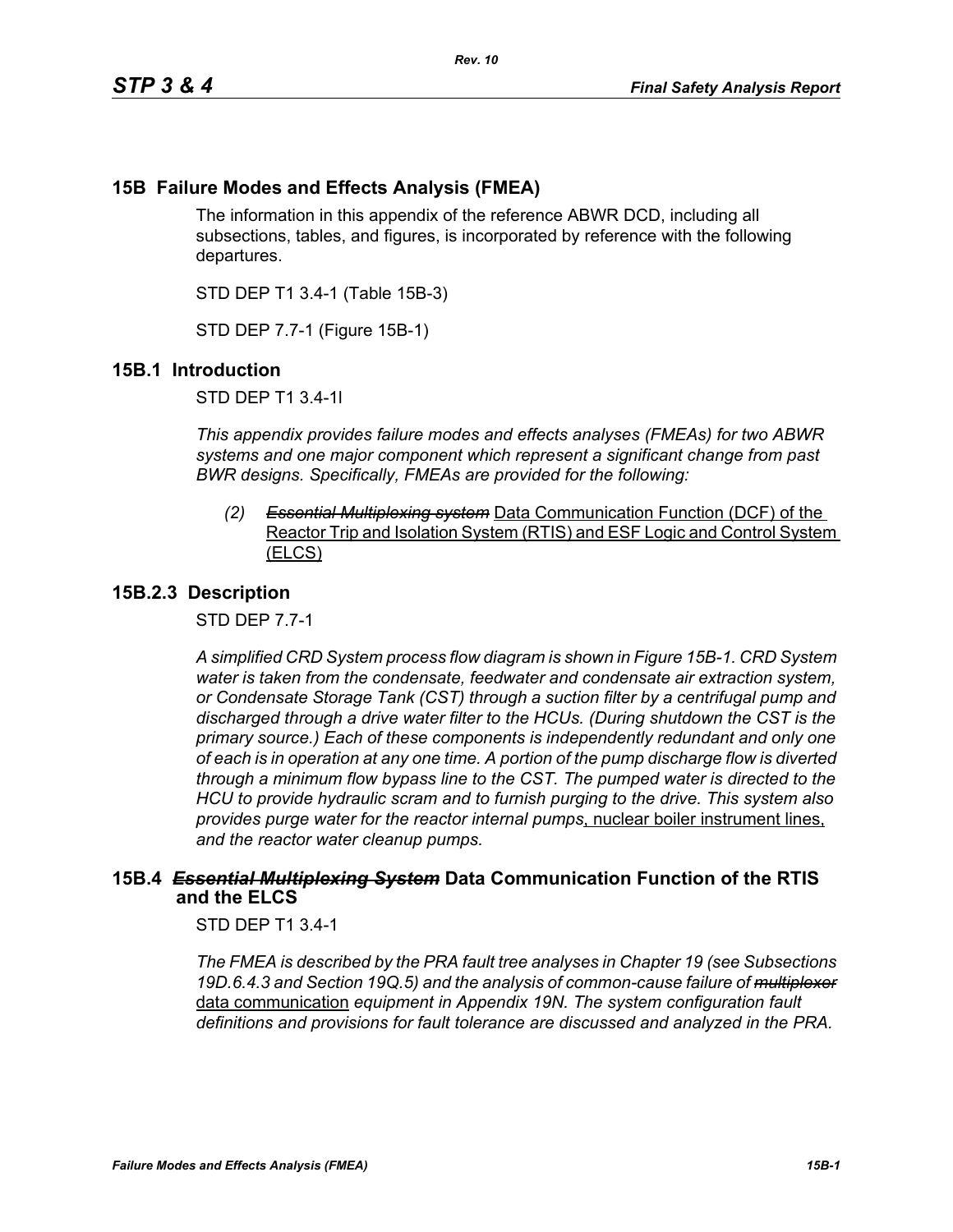| Component<br>Identification                                                    | <b>Function</b>                                                    | <b>Failure Mode</b>               | <b>Failure Mechanism</b>                                                                         | <b>Effect on System</b>                                           | <b>Method of Failure</b><br><b>Detection</b>                    | <b>Remarks</b>                                                                |
|--------------------------------------------------------------------------------|--------------------------------------------------------------------|-----------------------------------|--------------------------------------------------------------------------------------------------|-------------------------------------------------------------------|-----------------------------------------------------------------|-------------------------------------------------------------------------------|
| Remote <i>mux unit</i> -<br>(RMU) Digital<br><b>Logic Controller</b><br>(RDLC) | Condition, format<br>and transmit<br>sensor and<br>control signals | Loss of signal or<br>false signal | Loss of electrical<br>power, solid state<br>device failure, loose<br>connection, broken<br>wire  | Loss of sensor/<br>control signal or<br>false signal rejected     | Self-test feature and<br>device annunciation<br>in control room | Immediate detection<br>of loss of signal,<br>system test for false<br>signal  |
| Control room mux-<br>unit (CMU) Digital<br><b>Logic Controller</b><br>(DLC)    | Condition, format<br>and transmit<br>sensor and<br>control signals | Loss of signal or<br>false signal | Loss of electrical<br>power, solid state<br>device failure, loose<br>connection, broken<br>wire  | Loss of sensor/<br>control signal or<br>false signal rejected     | Self-test feature and<br>device annunciation<br>in control room | Immediate detection<br>of loss of signal,<br>system test for false<br>signal  |
| Multiplexer control-<br>units (MGU)                                            | Convert digital to<br>optical signals<br>and vice versa            | Loss of signal or<br>false signal | Loss of electrical<br>power, solid state<br>device failure, loose<br>connection, broken-<br>wire | Loss of<br>sensor/control-<br>signal or false signal-<br>rejected | Self test feature and<br>device annunciation<br>in control room | Immediate detection<br>of loss of signal.<br>system test for false-<br>signal |
|                                                                                |                                                                    |                                   |                                                                                                  |                                                                   |                                                                 |                                                                               |
|                                                                                |                                                                    |                                   |                                                                                                  |                                                                   |                                                                 |                                                                               |
|                                                                                |                                                                    |                                   |                                                                                                  |                                                                   |                                                                 |                                                                               |
|                                                                                |                                                                    |                                   |                                                                                                  |                                                                   |                                                                 |                                                                               |